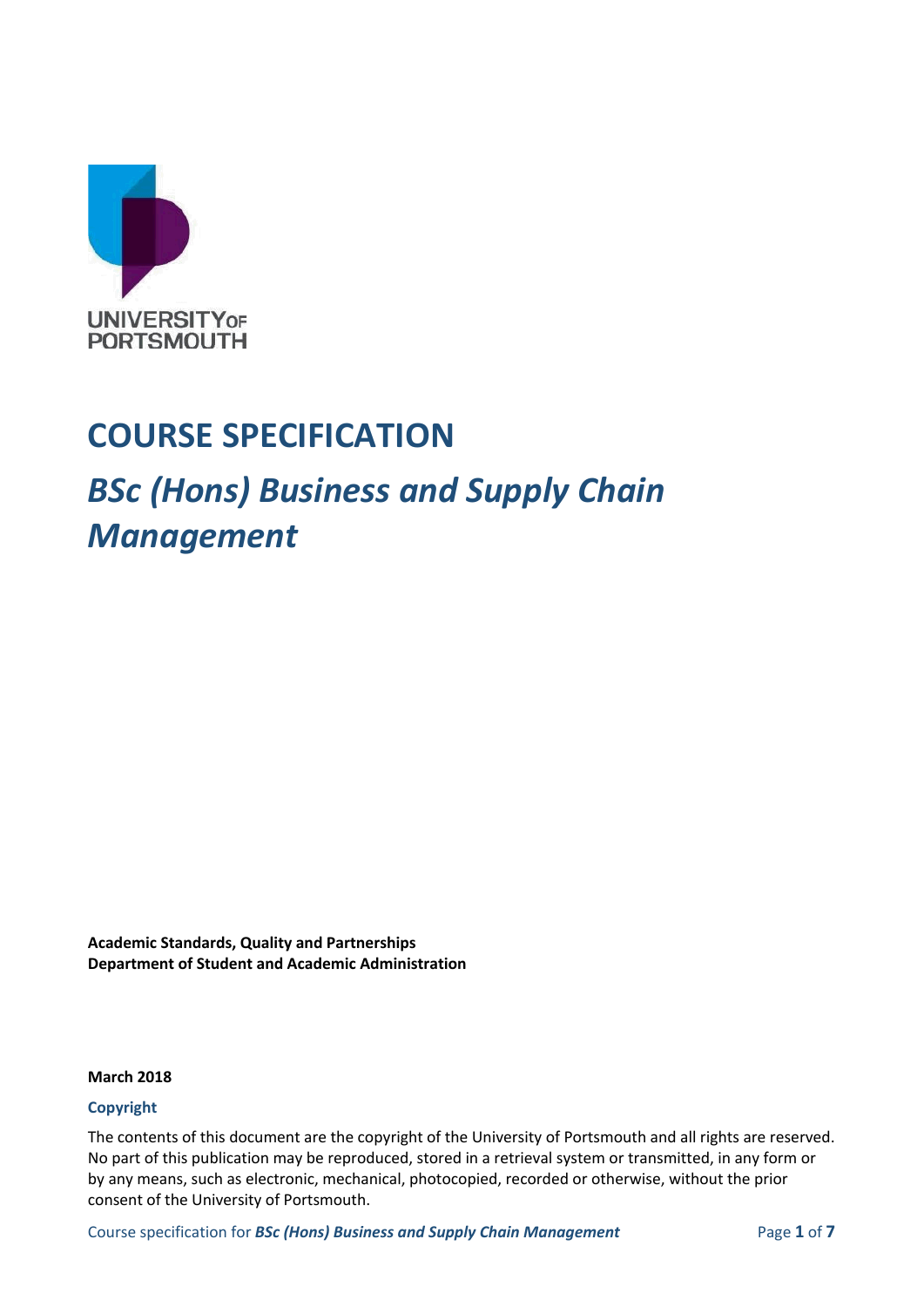# **COURSE SPECIFICATION**

Please refer to the [Course Specification Guidance Notes](http://www.port.ac.uk/departments/services/academicregistry/qmd/curriculum-framework-2019-20/filetodownload,201767,en.docx) for guidance on completing this document.

|                                                                        | <b>BSc (Hons) Business and Supply Chain</b>       |
|------------------------------------------------------------------------|---------------------------------------------------|
| <b>Course Title</b>                                                    | <b>Management</b>                                 |
| <b>Final Award</b>                                                     | <b>BSc</b>                                        |
| <b>Exit Awards</b>                                                     | CertHE, DipHE                                     |
| Course Code / UCAS code (if applicable)                                | C <sub>2647S</sub>                                |
| Mode of study                                                          | <b>Full time</b>                                  |
| Mode of delivery                                                       | Campus                                            |
| Normal length of course                                                | 3 years, 4 years with placement                   |
| Cohort(s) to which this course specification<br>applies                | From September 2019 intake onwards                |
| <b>Awarding Body</b>                                                   | University of Portsmouth                          |
| <b>Teaching Institution</b>                                            | University of Portsmouth                          |
| Faculty                                                                | Faculty of Business and Law                       |
| School/Department/Subject Group                                        | <b>Operations and Systems Management</b>          |
| School/Department/Subject Group webpage                                | http://www.port.ac.uk/portsmouth-business-school/ |
|                                                                        | http://www.port.ac.uk/courses/business-and-       |
| Course webpage including entry criteria                                | management/bsc-hons-business-and-supply-chain-    |
|                                                                        | management/                                       |
| Professional and/or Statutory Regulatory<br><b>Body accreditations</b> | None                                              |
| <b>Quality Assurance Agency Framework for</b>                          | Level 6                                           |
| Higher Education Qualifications (FHEQ) Level                           |                                                   |

This course specification provides a summary of the main features of the course, identifies the aims and learning outcomes of the course, the teaching, learning and assessment methods used by teaching staff, and the reference points used to inform the curriculum.

This information is therefore useful to potential students to help them choose the right course of study, to current students on the course and to staff teaching and administering the course.

Further detailed information on the individual modules within the course may be found in the relevant module descriptors and the Course Handbook provided to students on enrolment.

Please refer to the [Module Web Search](https://register.port.ac.uk/ords/f?p=111:1:0:::::) for further information on the course structure and modules.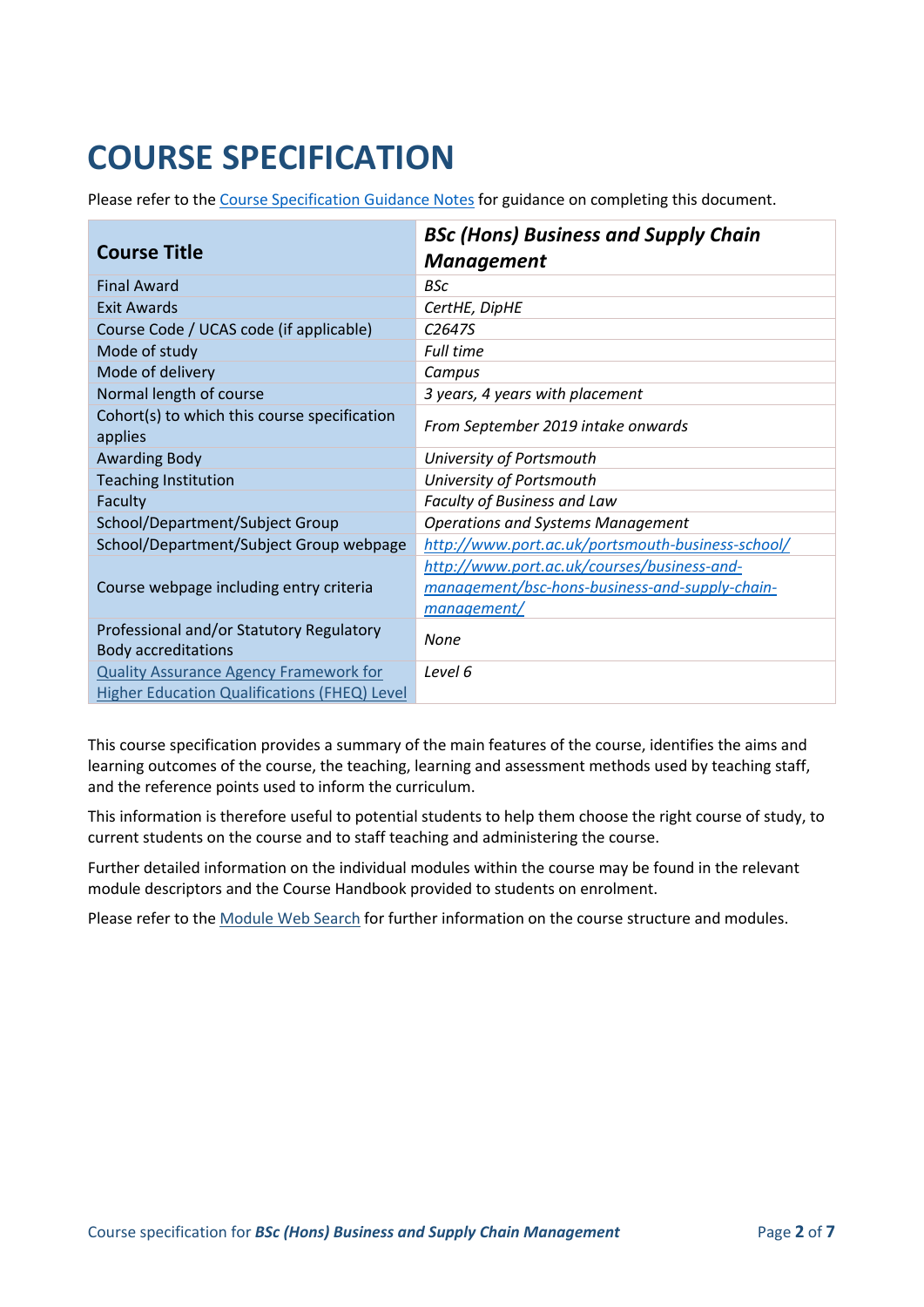## **Educational aims of the course**

*The [Course Specification Guidance Notes](http://www.port.ac.uk/departments/services/academicregistry/qmd/curriculum-framework-2019-20/filetodownload,201767,en.docx) include advice on what to include in this section.*

• To provide an interdisciplinary and multidisciplinary understanding of the complex role of Supply Chain Management (SCM) within business organisational functions, processes and strategies

• To produce graduates who are equipped to engage in Supply Chain Management in business, and other organisational settings, in order to support operational efficacy, efficiency and effectiveness and to enable competitive strategies to be developed and realised

• To develop students' intellectual skills by preparing them for a wide range of employment opportunities whilst providing a sound foundation for lifelong learning

These aims are reached by achieving the following objectives:

• To provide a challenging and stimulating study environment

• To provide students with the opportunity to study a flexible coherent programme up to and including a maximum of 40 credits worth of non-related subject option units (for example IWLP Languages 20 credits in Levels 4 and 5)

• To provide students with the opportunity to develop key skills

• To equip graduates with the necessary transferable skills for lifelong learning and flexibility in the context of changing labour markets

• To provide students with the skills and knowledge required to maximise career and postgraduate study opportunities

• To provide students with skills and knowledge in Supply Chain Management which include the development, management and exploitation of Supply Chains and their impact upon organisations

• To develop the comprehension and use of relevant communication and information technologies for application in business and management

• To promote understanding of pervasive issues such sustainability, globalisation, corporate social responsibility, diversity, business innovation, creativity, enterprise development, knowledge management and risk management

- To encourage on-going critical, evaluative and strategic ways of thinking in all areas associated with general business and management aligned to QAA benchmarking
- To enable students to view change and enterprise as constants in business and society and an integral part of business learning
- To encourage students to recognise the importance of the industry and education relationships
- To provide a platform for subsequent professional development in general business and Supply Chain Management
- To integrate research undertaken by academic staff into teaching

## **Course Learning Outcomes and Learning, Teaching and Assessment Strategies**

The [Quality Assurance Agency for Higher Education \(QAA\)](http://www.qaa.ac.uk/en) sets out a national framework of qualification levels, and the associated standards of achievement are found in their [Framework for Higher Education](https://www.qaa.ac.uk/docs/qaa/quality-code/qualifications-frameworks.pdf)  [Qualifications](https://www.qaa.ac.uk/docs/qaa/quality-code/qualifications-frameworks.pdf) document.

The Course Learning Outcomes for this course are outlined in the tables below.

#### A. **Knowledge and understanding**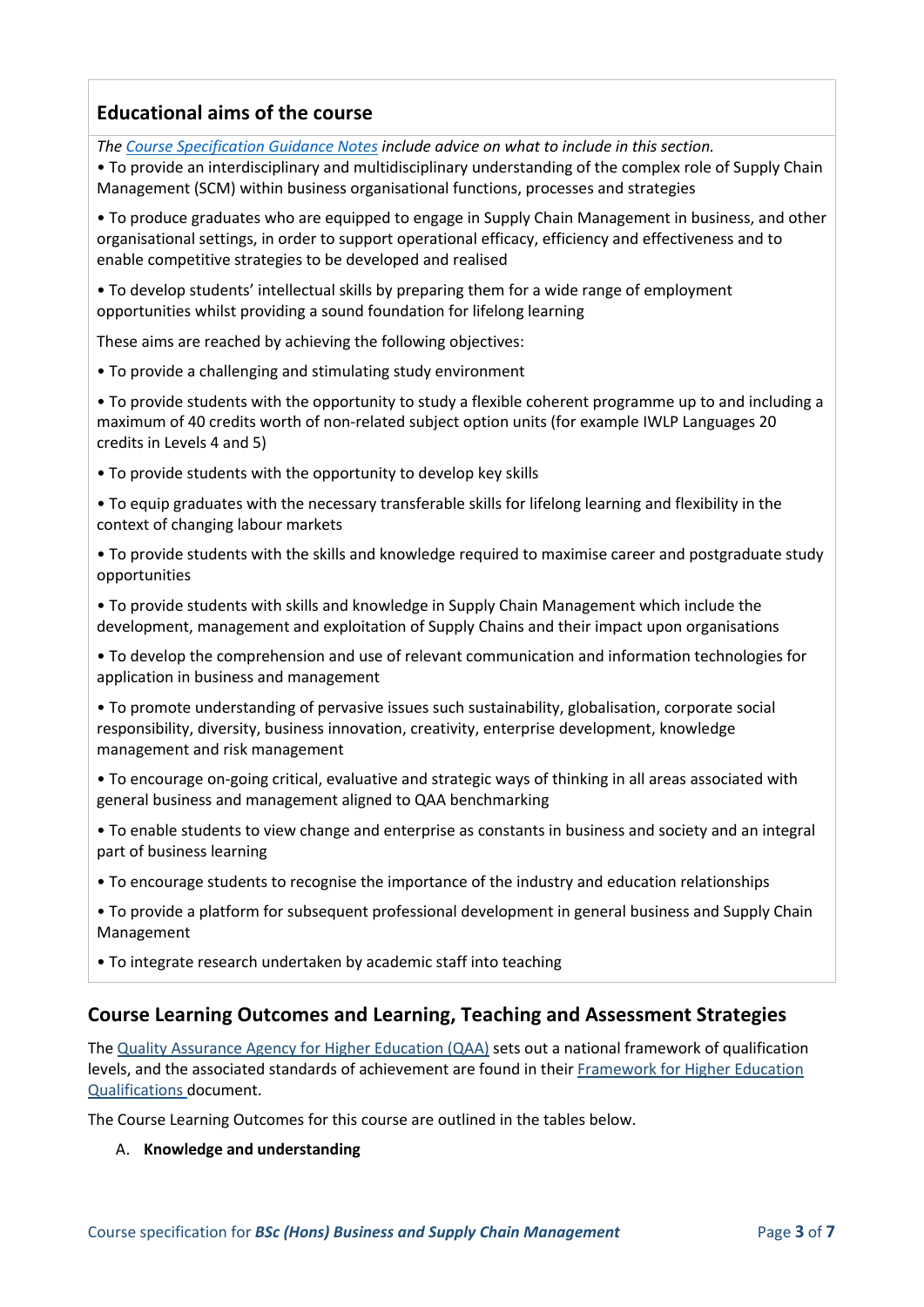## Graduates will have knowledge and understanding of Business Supply Chains

| LO<br>number | <b>Learning outcome</b>                                                     | <b>Learning and Teaching</b><br>methods                                                                                                                                                                                    | <b>Assessment</b><br>methods                                                                                |
|--------------|-----------------------------------------------------------------------------|----------------------------------------------------------------------------------------------------------------------------------------------------------------------------------------------------------------------------|-------------------------------------------------------------------------------------------------------------|
| A1           | Explain the theory and practice of business and<br>supply chain management. | Teaching and learning<br>is achieved by lectures<br>supplemented by<br>seminars, online<br>learning material,<br>practical sessions and<br>IT labs.                                                                        | Assessment is<br>via a mix of<br>coursework and<br>examination.<br>Coursework<br>includes<br>individual and |
| A2           | Critique the theory and practice of business and<br>management.             | Lectures provide<br>theoretical/conceptual<br>foundations.<br>Seminars, practical<br>sessions and supply<br>case exercises<br>IT labs build on and<br>develop technical<br>supply chain<br>knowledge and<br>understanding. | group work,<br>presentations,<br>case studies and<br>assignments.                                           |

## B. **Cognitive (Intellectual or Thinking) skills**

Graduates will have critical thinking skills

| LO<br>number | <b>Learning outcome</b>                                                                                                                                               | <b>Learning and Teaching</b><br>methods                                                                                                                                           | <b>Assessment</b><br>methods                                                                                                                         |
|--------------|-----------------------------------------------------------------------------------------------------------------------------------------------------------------------|-----------------------------------------------------------------------------------------------------------------------------------------------------------------------------------|------------------------------------------------------------------------------------------------------------------------------------------------------|
| <b>B1</b>    | Will find appropriate data and synthesize this to<br>produce a critical piece of work                                                                                 | Critical thinking skills<br>are developed by<br>lectures supported by<br>other class based<br>sessions and<br>independent learning<br>and IT supply chain<br>simulation exercises | Assessment of<br>cognitive skills<br>occurs in the<br>range of<br>assessment<br>methods<br>employed i.e.<br>examination,<br>and/or                   |
| <b>B2</b>    | Will make appropriate use of scholarly reviews and<br>primary sources (e.g. refereed research articles and /<br>or original materials appropriate to the discipline). | On this pathway<br>students also have the<br>option to take a<br>placement year in<br>industry, where these<br>skills would be applied<br>in the course of the<br>work placement. | continuous<br>assessment,<br>course and/or<br>group work.<br>The Work<br>Placement, if<br>opted for, is<br>assessed via<br>employer<br>reports and a |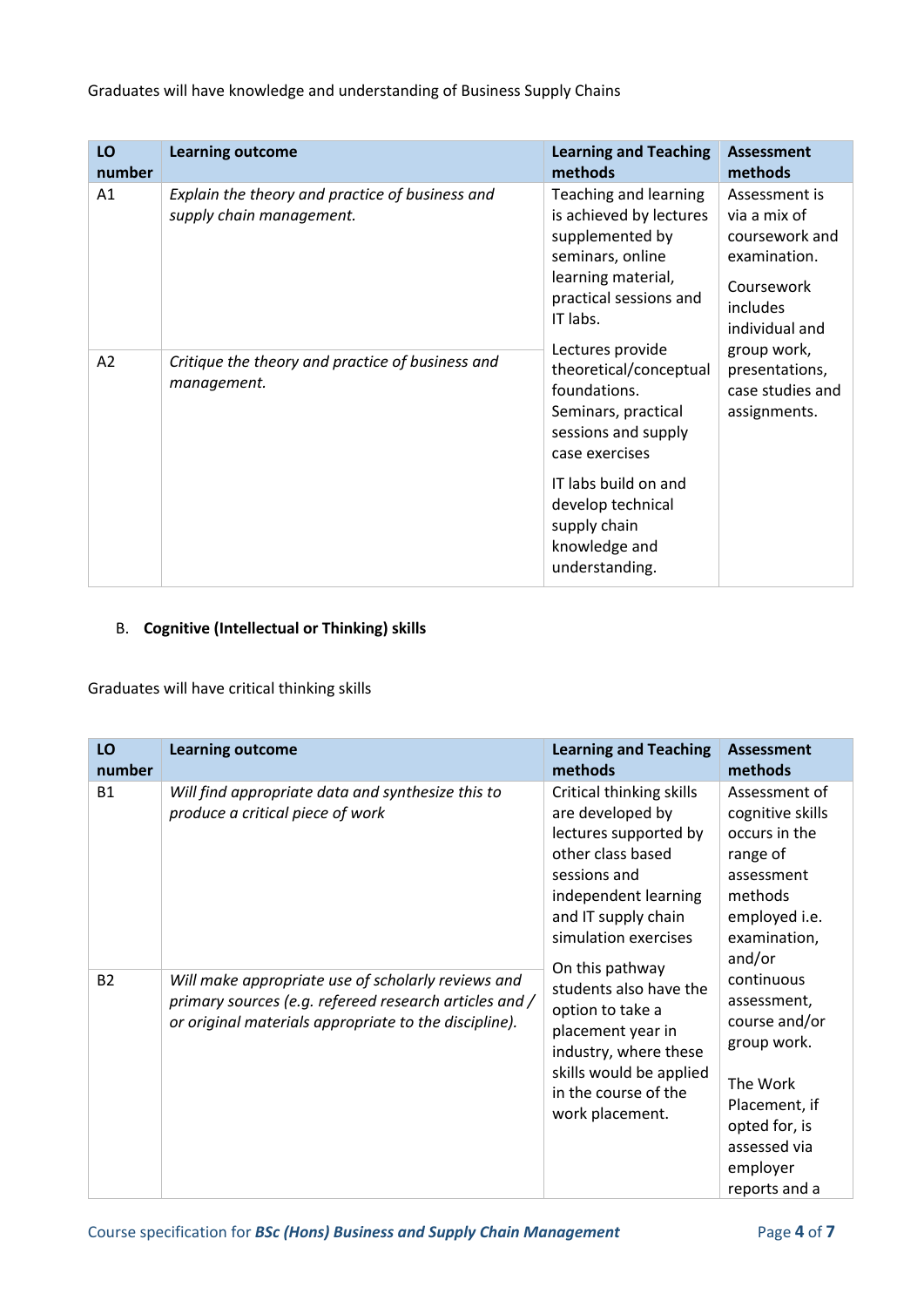#### C. **Practical (Professional or Subject) skills**

Graduates will be problem solvers with a creative, entrepreneurial mind-set

| LO<br>number   | <b>Learning outcome</b>                                                                             | <b>Learning and</b><br><b>Teaching</b><br>methods                                                                                                                                                                                                                                                                                                                                                                                                                                                 | <b>Assessment</b><br>methods                             |
|----------------|-----------------------------------------------------------------------------------------------------|---------------------------------------------------------------------------------------------------------------------------------------------------------------------------------------------------------------------------------------------------------------------------------------------------------------------------------------------------------------------------------------------------------------------------------------------------------------------------------------------------|----------------------------------------------------------|
| C <sub>1</sub> | Will analyse a realistic problem and develop creative<br>solutions                                  | Seminar and<br>Practical skills<br>workshop<br>activities across<br>managed<br>the Course will<br>provide the<br>key to<br>primary<br>mechanisms for<br>a range of<br>the<br>assessments.<br>development of<br>Students'<br>transferable and<br>practical skills<br>key skills.<br>assessed via<br>Problem solving,<br>employer<br>ambiguity and<br>reports plus a<br>uncertainty will<br>learning log<br>be encountered<br>completed by<br>through case<br>the student.<br>creating<br>exercises | form part of self-<br>learning and are<br>performance in |
| C <sub>2</sub> | Will apply the methods and techniques that they have<br>learned to initiate and carry out projects. |                                                                                                                                                                                                                                                                                                                                                                                                                                                                                                   | are additionally                                         |

#### D. **Transferrable (Graduate and Employability) skills**

#### **D1** Graduates will be effective communicators

D2 Graduates will be global citizens with an awareness of how issues of ethics, sustainability and responsibility affect professional practice

| LO<br>number                  | <b>Learning outcome</b>                                                                | <b>Learning and</b><br><b>Teaching</b><br>methods               | <b>Assessment</b><br>methods                                           |
|-------------------------------|----------------------------------------------------------------------------------------|-----------------------------------------------------------------|------------------------------------------------------------------------|
| D101                          | Will work in a team to deliver an effective presentation                               | Seminar and<br>workshop<br>activities across<br>the Course will | Transferable<br>skills are<br>assessed<br>through group                |
| D <sub>1</sub> 0 <sub>2</sub> | The transferrable skills that students will demonstrate<br>on completion of the course | provide the<br>primary<br>mechanisms for<br>the                 | project activities<br>and/or specific<br>assessment<br>artefacts. They |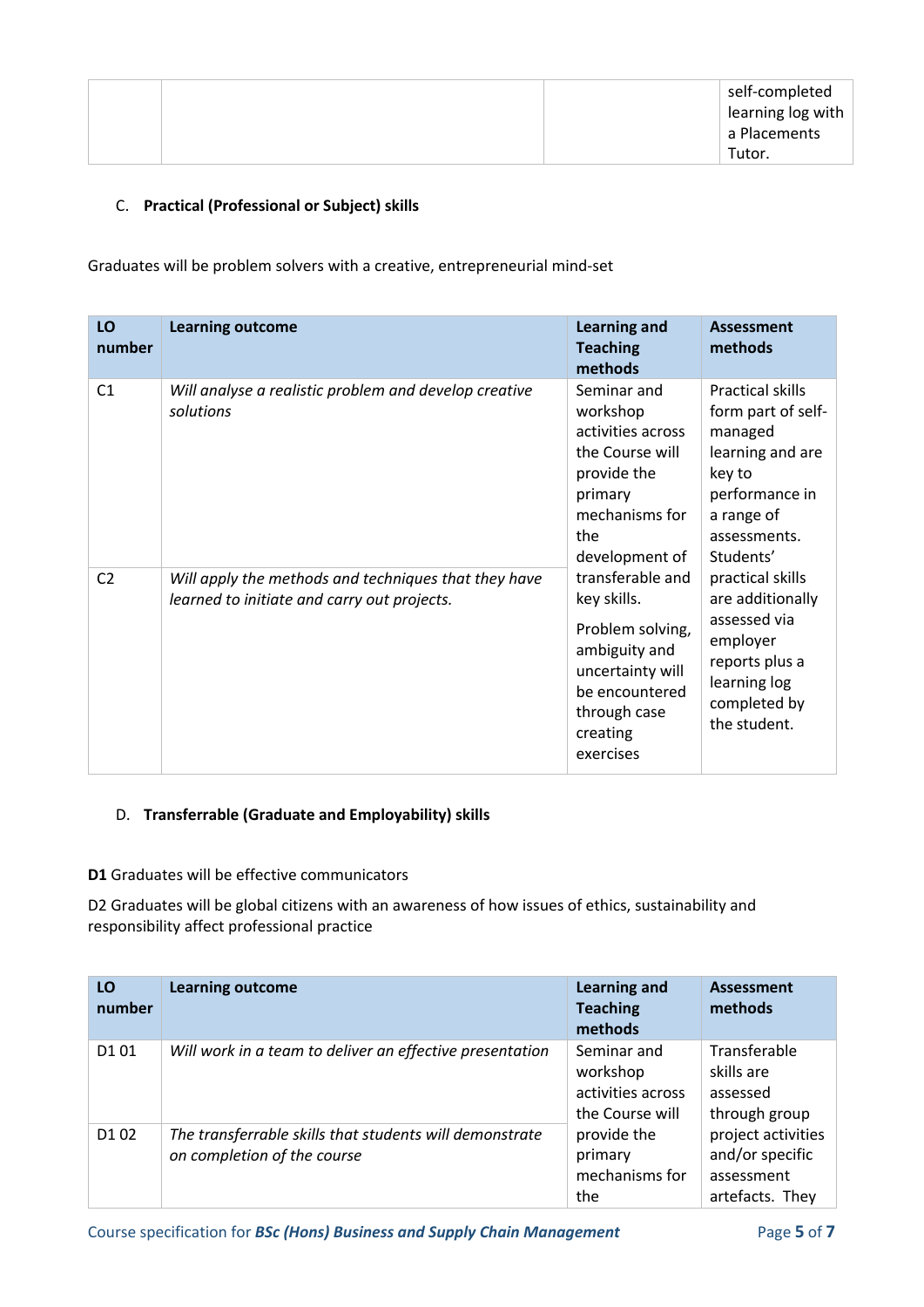| D <sub>2</sub> 01             | Will produce a clear, well-written report that addresses<br>the brief given                                                    | development of<br>transferable and<br>key skills. | will also be<br>assessed<br>throughout the<br>Course by<br>learning logs,<br>portfolios and |
|-------------------------------|--------------------------------------------------------------------------------------------------------------------------------|---------------------------------------------------|---------------------------------------------------------------------------------------------|
| D <sub>2</sub> 0 <sub>2</sub> | Will show understanding of the impact of international<br>issues in a piece of written work/in a realistic problem<br>scenario |                                                   | final year project<br>/ dissertation.                                                       |
| D <sub>2</sub> 03             | Will recognise and propose resolutions to ethical issues<br>affecting their professional context                               |                                                   |                                                                                             |

*Add additional rows as required.*

## **Academic Regulations**

The current University of Portsmouth [Academic Regulations](http://www.port.ac.uk/departments/services/academicregistry/qmd/assessmentandregulations/) will apply to this course.

## **Support for Student Learning**

The University of Portsmouth provides a comprehensive range of support services for students throughout their course, details of which are available at the [MyPort](http://myport.ac.uk/) student portal.

## **Evaluation and Enhancement of Standards and Quality in Learning and Teaching**

The University of Portsmouth undertakes comprehensive monitoring, review and evaluation of courses within clearly assigned staff responsibilities. Student feedback is a key feature in these evaluations, as represented in our [Policy for Listening to and Responding to the Student Voice](http://policies.docstore.port.ac.uk/policy-069.pdf) where you can also find further information.

### **Reference Points**

The course and outcomes have been developed taking account of:

*Insert additional reference points or delete as required*

- [University of Portsmouth Curriculum Framework Specification](http://www.port.ac.uk/departments/services/academicregistry/qmd/curriculum-framework-2019-20/filetodownload,201776,en.pdf)
- [University of Portsmouth Education Strategy 2016 -](http://policies.docstore.port.ac.uk/policy-187.pdf) 2020
- [University of Portsmouth Code of Practice for Work-based and Placement Learning](http://policies.docstore.port.ac.uk/policy-151.pdf)
- [Quality Assurance Agency UK Quality Code](https://www.qaa.ac.uk/quality-code/UK-Quality-Code-for-Higher-Education-2013-18#:~:text=The%20UK%20Quality%20Code%20for,students%20a%20high-quality%20experience.) for Higher Educatio[n](https://www.qaa.ac.uk/quality-code/UK-Quality-Code-for-Higher-Education-2013-18#:~:text=The%20UK%20Quality%20Code%20for,students%20a%20high-quality%20experience.)
- [Quality Assurance Agency Qualification Characteristic Statements](https://www.qaa.ac.uk/docs/qaas/focus-on/joint-degree-characteristics-15.pdf?sfvrsn=1b3ff481_8)
- [Quality Assurance Agency Subject Benchmark Statement](https://www.qaa.ac.uk/quality-code/subject-benchmark-statements#:~:text=Subject%20Benchmark%20Statements%20describe%20the,the%20end%20of%20their%20studies.) for *Business and Management*
- **[Quality Assurance Agency Framework for Higher Education Qualifications](https://www.qaa.ac.uk/docs/qaa/quality-code/qualifications-frameworks.pdf)**
- Vocational and professional experience, scholarship and research expertise of the University of Portsmouth's academic members of staff
- **National Occupational Standards**